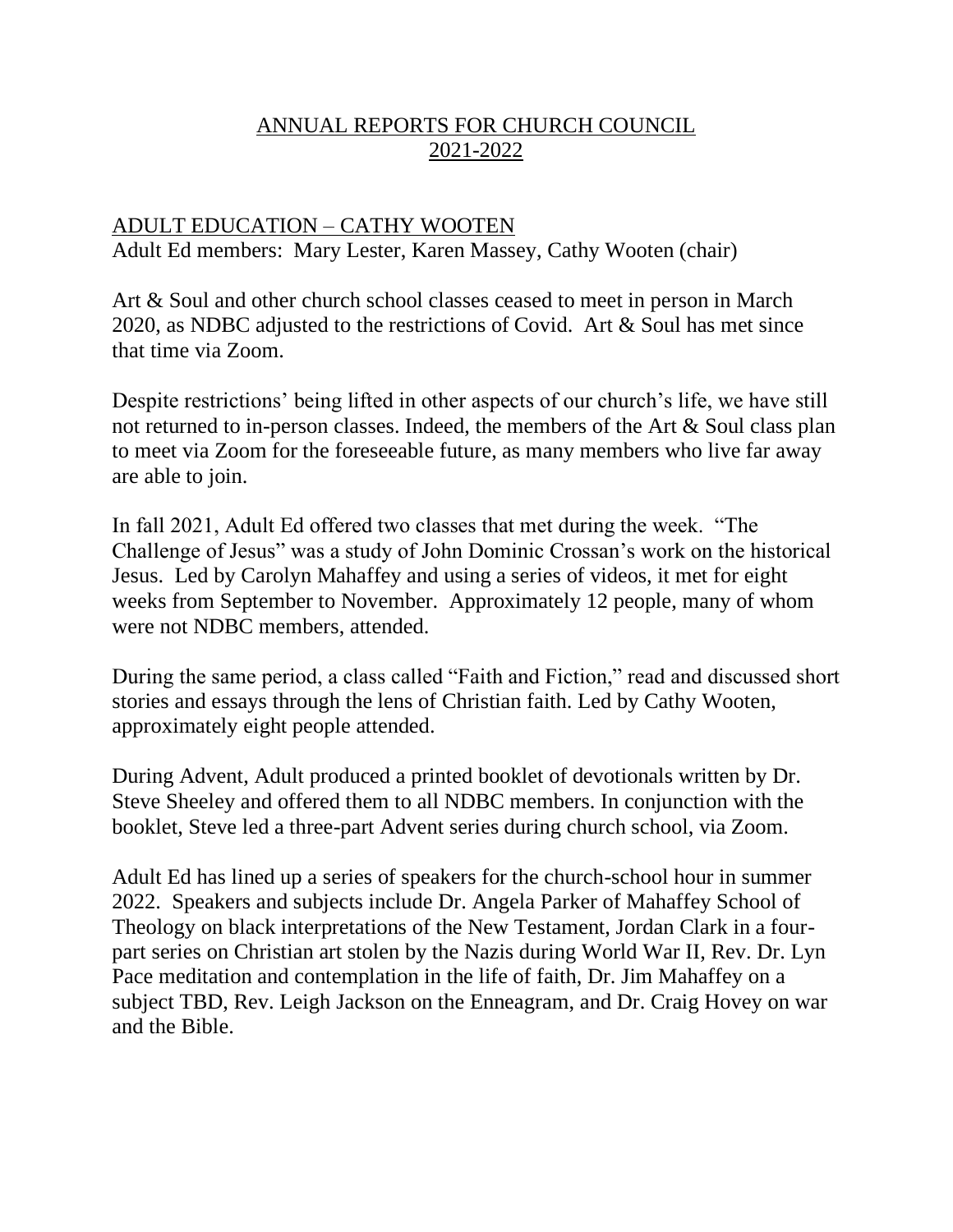### CHILDREN – VIRGINIA GILBERT

Again, this year, because of Covid 19, the children's activities were limited, and they followed the safety protocols. In spite of Covid, the children and adults enjoyed a fun Trunk-or-Treat in the parking lot of the church on October 24, 2021. Before Scott Hovey began his ministry with Northside Drive Baptist in April, all of the parents and children were able to visit with him and his family at Taylor-Brawner Park in Smyrna. Almost every family in our church came to this event. On Easter Sunday, the children enjoyed a fun Easter Egg Hunt following the Easter worship service.

# DIACONATE – TIM GETSAY

As the church moved from "searching for" to "getting to know" in the pastor search process, the diaconate continued to play an active role in caring with the church community and providing support for Scott.

- Continued active connection with church members through phone calls, emails, Facebook, and visits.
- Met monthly to review ministry needs, concerns, and celebrations.
- Updated diaconate assignments to better reflect the needs of some church members that have changed relationship with Northside Drive.
- Participated in serving communion.
- Created a visit list for Scott. Began the process of going with Scott on initial visits with church members.

It continues to be a joy to work with a diverse and caring group of people. They bring the best of who they are to the processes and it is truly a gift.

#### EEE REPORT – JIM LESTER

Due to Covid restrictions EEE met once in the fall and will meet twice this spring. The fall meeting was to introduce our interim pastor.

The Spring meeting introduced Scott Covey.

A Second spring meeting is planned.

We are hoping to return to monthly meetings in September. Barbara, Patti, Blanche and Susan are responsible for all our successes

#### FACILITIES – DON JANNEY

Members of the Facilities Management Ministry Team during the 2021-2022 church year were Lewis Baumstark, Theresa Goriczynski, Don Janney, Beth Laxton,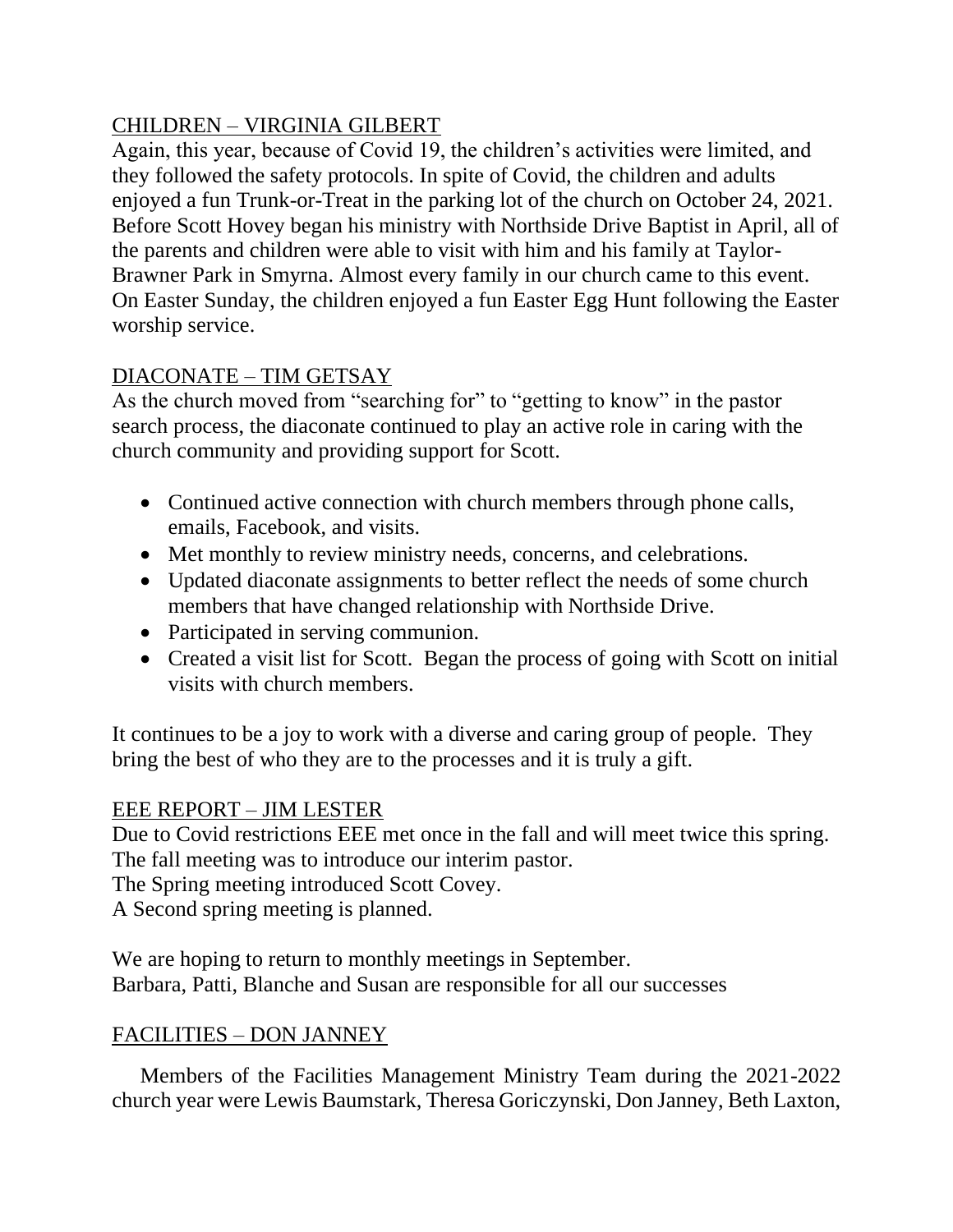and George Taylor. The team worked on a variety of issues related to NDBC's facilities during the year, including the following:

- **New Sanctuary HVAC Control System** CMS Controls installed a new control system for the HVAC equipment in the Sanctuary Building at a cost of \$40,700. Computer access to the new system allows us, either onsite or remotely, to program the operation of the HVAC equipment for recurring activities and special events.
- **Upgrades to Exterior Lighting**—EC Electric replaced the sodium vapor lights on the Education Building and the Chapel Building with more efficient LED lights, and new LED lights were installed on the Chapel Building for improved access to the pavilion during evening hours. In addition, the timers controlling the exterior lights were replaced by photocell sensors that turn the lights on at dusk and turn them off at dawn. The cost of these upgrades was \$5,190.
- **Drainage Improvements on Playgrounds**—Erosion Management Services was hired to improve stormwater drainage from the upper and lower playgrounds. The first phase of the project involved grading work and mulch replacement on both playgrounds and installation of a rock-lined channel along the lower playground's fence line at a cost of \$5,760. The next phase of the project will improve the outflow of stormwater from the upper playground by installing larger piping and directing stormwater away from the lower playground.
- **Replacement of HVAC Equipment**—Maxair Mechanical installed a new HVAC system that serves the nursery area and classrooms on the first floor of the Education Building. Our Trustees paid \$39,428 for the new system, which replaces equipment installed in 1995. The Trustees also paid \$22,887 for Maxair to replace leaking condenser coils in the chillers that provide air conditioning for the Sanctuary Building.
- **Repairs to Window Wells on Chapel Building**—For some time, we have experienced peeling paint on interior walls in the Fellowship Hall and other areas on the first floor of the Chapel Building that is caused by moisture seeping from the window wells. To address this problem, we have hired Georgia Driveways, a contractor that has repaired concrete walkways on our campus, to install waterproofing material in the window wells at a cost of \$7,800.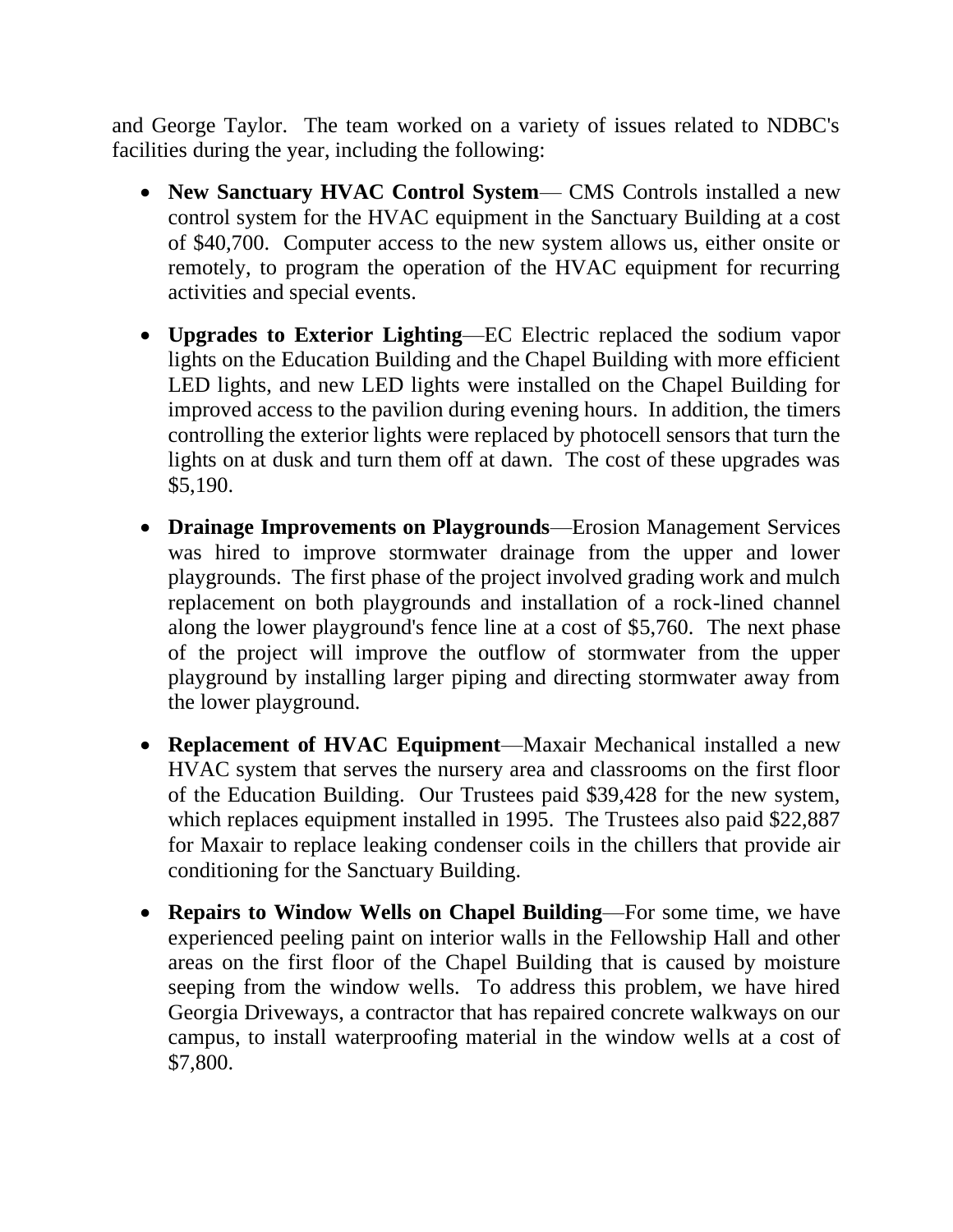**New HVAC Maintenance Contract**—We entered into a new contract with Maxair Mechanical for preventive maintenance services on all HVAC equipment in our facilities from April 1, 2022 through March 31, 2023 at a fixed cost of \$13,900. The contract provides for Maxair to perform maintenance services on a quarterly basis, to install upgraded filters to improve air quality throughout our facilities, and to conduct a year-end assessment of our HVAC equipment

# FINANCE COMMITTEE – DAVE WOOTEN

# Background

Northside Drive Baptist Church faced 2021 with the confluence of 3 major events:

- Tentative mid-year transition from a 2-year period of "remote" or hybrid worship (in-person and/or digital connectivity and programming) due to the Covid pandemic
- After 22 years, the search, selection and installation of a new Sr. Pastor
- Continuing high physical plant repair/upgrades

NDBC did, however, approach this year with considerable liquid resources, a fully-funded

operating reserve, and significant strategic reserves.

Budget Adoption and Known Challenges

- The church adopted a 2021-2022 (deficit) budget of \$780,721 of expenses against \$711,200 of forecast revenue.
- The forecast revenue included up to \$100K from the Trustee-directed Trustee Account #2 contributions, and an additional, one-time PPP/IRSbased "refund" related to paid employee retention during Covid of approximately \$45-50K – expected at some point in 2022.
- There was an expectation of minor expense overruns and resourceshifting with the selection of a new Senior Pastor, and the transition costs associated with bringing the new Sr. Pastor on board. Rev. Scott Hovey joined us on April 3.

Stewardship & Financial Performance: August 2021 – through May 2022

The church ended the 2021 fiscal year with a small surplus of approximately \$3K.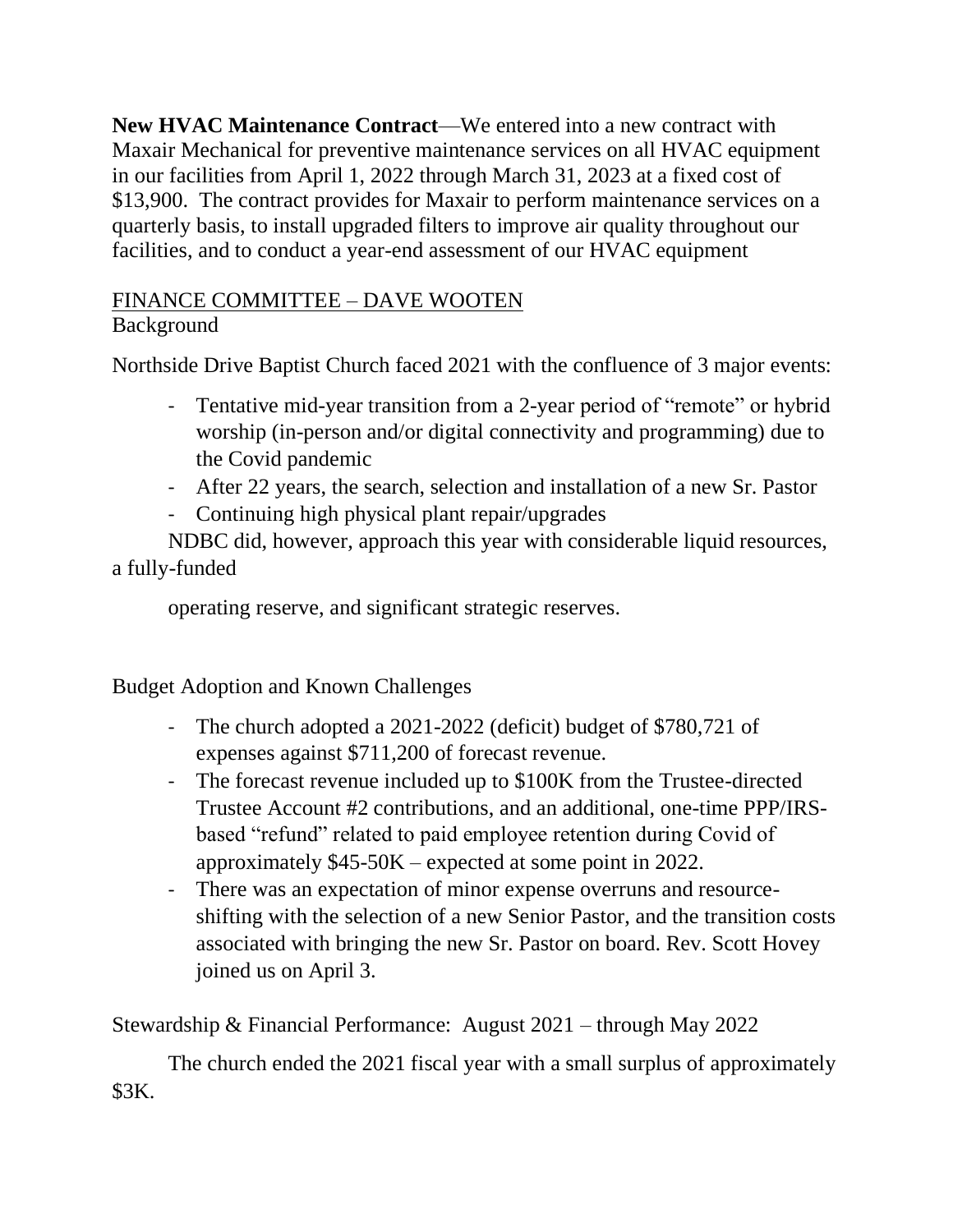Pledging for the 2022 fiscal year reached 67% of the adopted budget ultimately. Of note, was that virtually all 2021 member giving was replicated in 2022 pledges at the same giving level based on family units. Pre-paid giving for 2022 exceeded \$150K.

Parking lot rental to-date has not reached expected levels (\$40K budgeted for 2022).

Member giving, without supplemental revenue, has not kept up with expenses through April of 2022. During April, however, the trustees distributed \$50K of the available Trustee Account #2 funds into the general operating account.

Also, the Maddox Foundation granted \$38K to the church as a gift during April as well, exceeding prior year gifts.

After these supplemental revenue events, there is a small operating surplus as of the end of April of approximately \$15k.

2021 was our designated year (bylaws) for an audit of church finances. Alliant CPA Group, LLC, was engaged, as in previous years, to audit church financial records for 2018-2020. Alliant found no material issues with church finances, and the final report is forthcoming. Will Bell, Treasurer, led the review for NDBC.

Remaining tasks for the future

- The church will continue to both adjust to new staffing and personnel needs and adjustments, as well as returning to in-person as well as streamed services and offerings to our membership and beyond.

Tactical:

- Assessment and implementation of improvements to our digital giving interfaces are needed to make giving easier for remote and more digital members.

Strategic:

- Increase member contributions to secure the church's future.
- Creation of a forward-looking assessment of physical plant and repair/maintenance needs (pro-active vs reactive maintenance and upgrades of physical plant).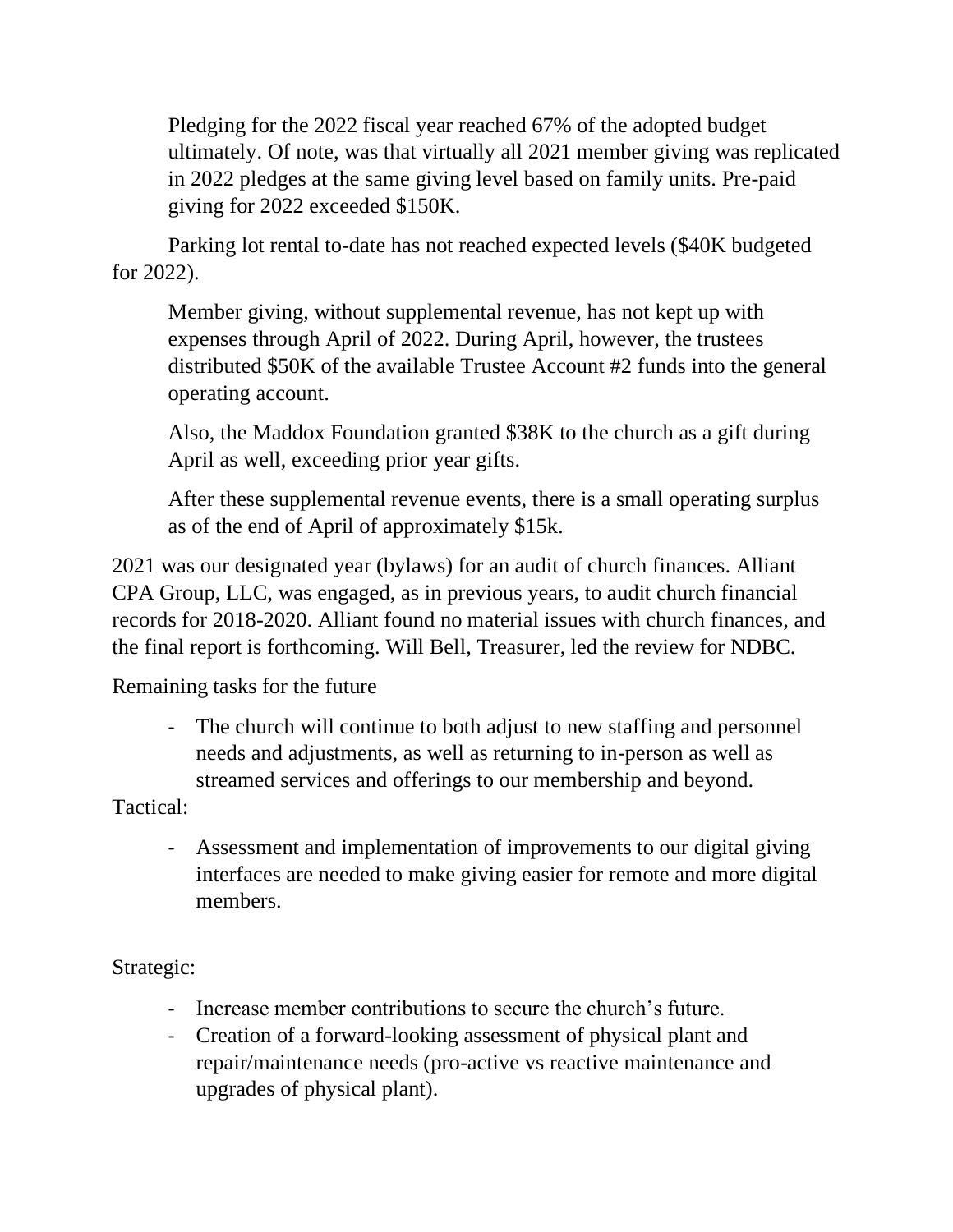- Assessment of church member management alternatives to ACS (our current member & business management system) for a more effective and efficient membership alignment of resources and needs.

### HOSPITALITY – BARBARA ATCHLEY

The Hospitality Ministry Team works both directly and indirectly with churchwide luncheons and other events, including the Sunday morning coffee bar. Throughout the year (pre-Covid) members of this ministry team support Triple E, the Care Team, and the staff as needed to host luncheons, meetings, and receptions. The team is also responsible for maintaining an adequate supply of paper/plastic products and linens.

Covid has had a major impact on gatherings such as luncheons and the Sunday morning coffee bar. In May 2021 the church resumed a limited number of social gatherings in our new Pavilion. These included a pre-July 4 celebration/Pavilion dedication lunch, a farewell luncheon for the Headrick family, and two "lemonade in the pavilion" gatherings to welcome Scott Hovey and family.

#### LANDSCAPING – ANDREW TAYLOR

We have completed our normal landscaping duties for the year. We planted and spruced up the main entrance of the church for Scott's arrival. This included plantings and scrub plantings.

# MARKETING – ALLISON BELL

- Membership:
	- o Allison Bell was only member of marketing committee during the 2021-2022 season. However, three additional members have signed up during the call for nominations for the 2022-2023 season (Hal Meeks, Jim Lester, and Cameron Tribble) and have already been engaged.
	- o New Pastor, Scott Hovey, has stepped in as the ministry liaison.
- Social media:
	- o Maintained a social media content schedule and Posted 27 Instagram/Facebook posts with content on church events, news, and goings-on (not including posts to "stories" which were more frequent posts though temporary lasting only 24 hours)
	- o Paid to boost one main post/event for Trunk or Treat and saw a great increase in number of attendees for this event.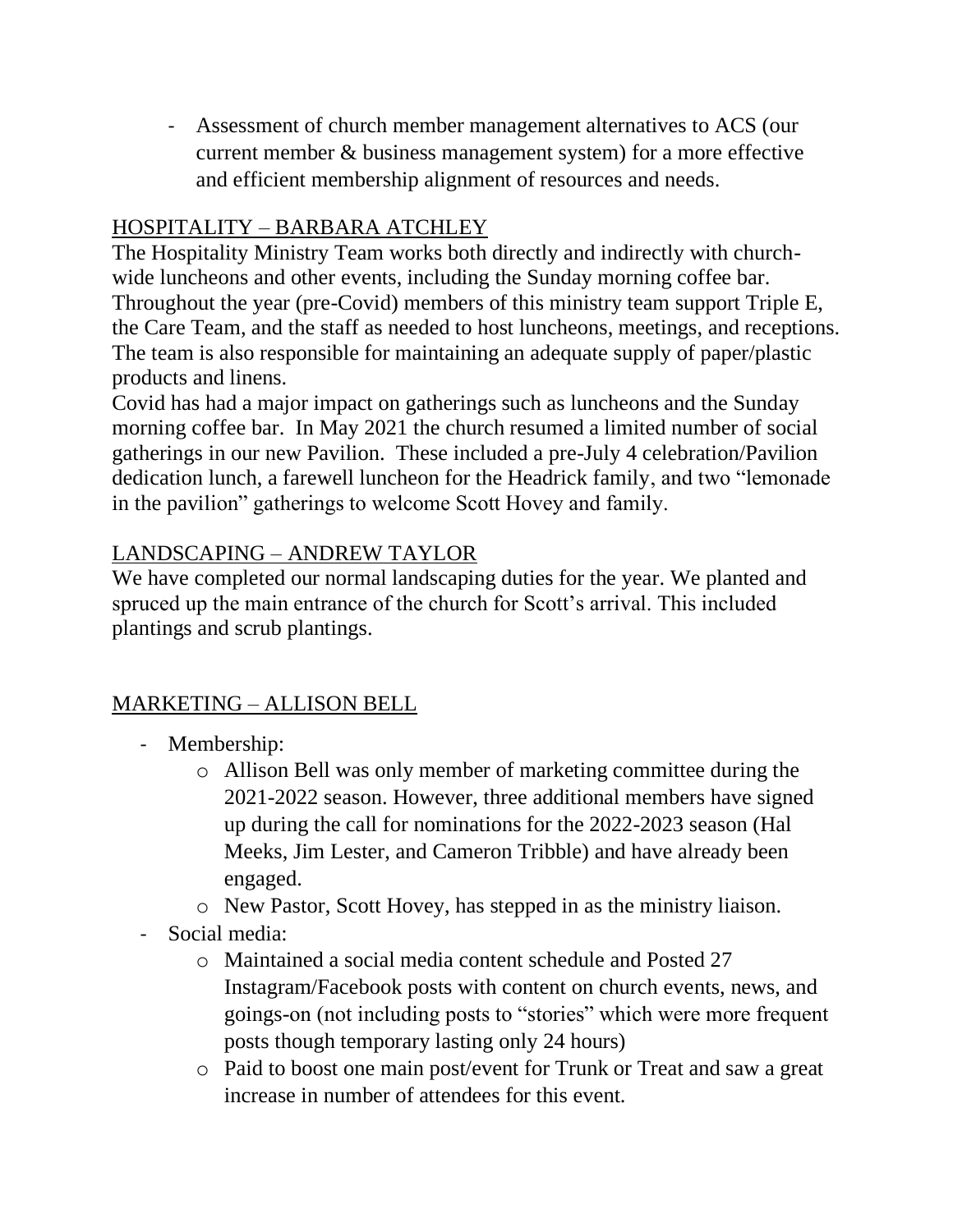- o Regularly monitored church social media accounts for comments, messages, questions/issues
- Website:
	- o Worked with sub-working group to make routine updates to church website
- Other Marketing Activity:
	- o Supported other committees/teams in advertising and promotion of their events (i.e., Trunk or Treat)
	- o Discussed with Church Council ways to further illustrate our congregation's support of the LGBTQ+ community through exploration of signage, website updates, and October Pride events support
	- o Coordinated with Pinnacle updates for promotion of upcoming events as additional avenue of marketing
- Events:
	- o Spearheaded second annual "Summer Fellow-Sip" event to be held in June and July before worship in the pavilion
- Upcoming/Plans:
	- o Goal for upcoming year is to increase total number of Instagram followers and "engaged accounts"
	- o Meeting with marketing consultant in May to discuss options for continued growth in social media and website areas
	- o Continue to explore options for third party help on social media/website updates (potential ministry intern)
	- o Continue to find ways to streamline the marketing process for church events and processes
- Budget:
	- o Did not spend any of marketing budget this year as main focus was social media/website. However, moving forward, there are several initiatives and efforts that could/should come out of the marketing budget in the future (i.e., signage for any events when teaming with other committees, potential consultant/intern time, etc.)

# MEMBERSHIP DEVELOPMENT - DAVID BEAVERS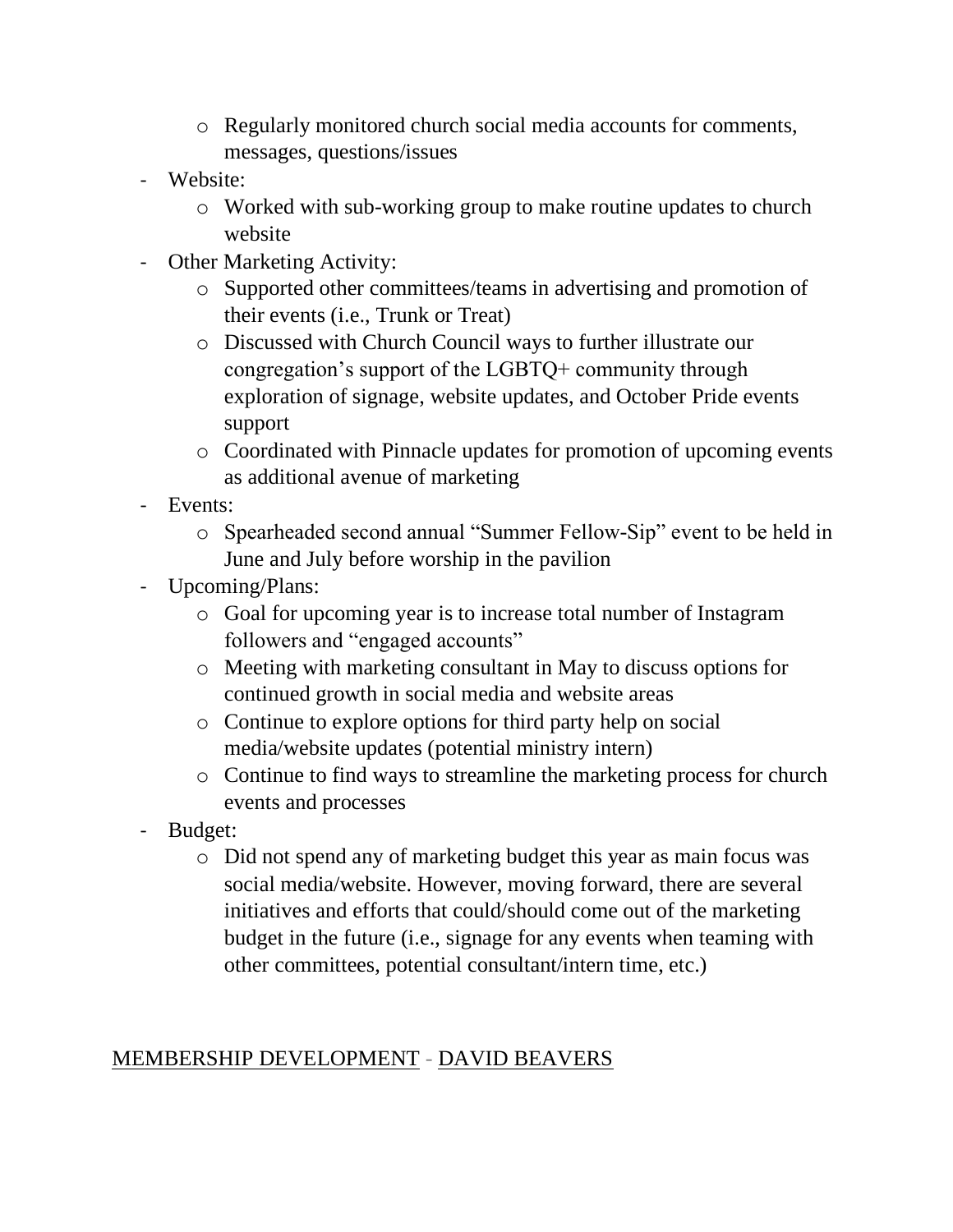Last year, the Membership Development Committee did not resume any activities due to Covid protocols. We are hoping to increase the level of engagement this upcoming year.

# MEMORIAL GIFTS – KAY BRASWELL

As of May 1, 2022, there is \$900 in Memorial Gift money. There were 20 donors for the church year. In restricted Memorial Gifts, there is \$67,848. No Memorial Gifts money was spent for the 2021-22 church year.

### MISSIONS – BARBARA ATCHLEY

The past two years have been challenging for our Missions program, as well as for our church, the community, our state, and country. Our participation in hands-on activities has been very limited. However, in spite of the hardships, both personal and as a church family, Northside Drive members have responded with generosity and great compassion to the many needs faced by friends, missions partner organizations, and victims of disasters caused by extreme weather.

Because of members' giving for missions, our Morningstar children had gifts under the tree especially for them Christmas morning. The young scholars who attend classes and after school activities at The Stewart Center found special gifts and school supplies waiting for them at their Christmas celebration. Across metro Atlanta, families struggling to make ends meet because of losing jobs or medical expenses had bountiful food for the holidays and were able to receive financial assistance and education to prevent homelessness. Our financial support throughout the year to Urban Recipe, The Stewart Center, Morningstar, Buckhead Christian Ministries and other organizations provided comfort to children and families in need. The compassion and love of Northside Drive were a blessing to many throughout the world.

Some traditional activities such as Touching Taliaferro were once again cancelled because of the pandemic. Our traditional Hunger Fund Souper Bowl gathering remained virtual, but a matching gift challenge resulted in raising over \$3500, exceeding past giving by over \$1500.

Even as we faced another difficult year, the mission's program was able to fulfill our commitments to our mission partners. At the end of the year, we were able to provide additional funds to agencies such as Fellowship Southwest that supports refugees on our southern border, Sustainable Liberia, and Journey Partners, a ministry in Zimbabwe.

# PERSONNEL – JACK GUYNN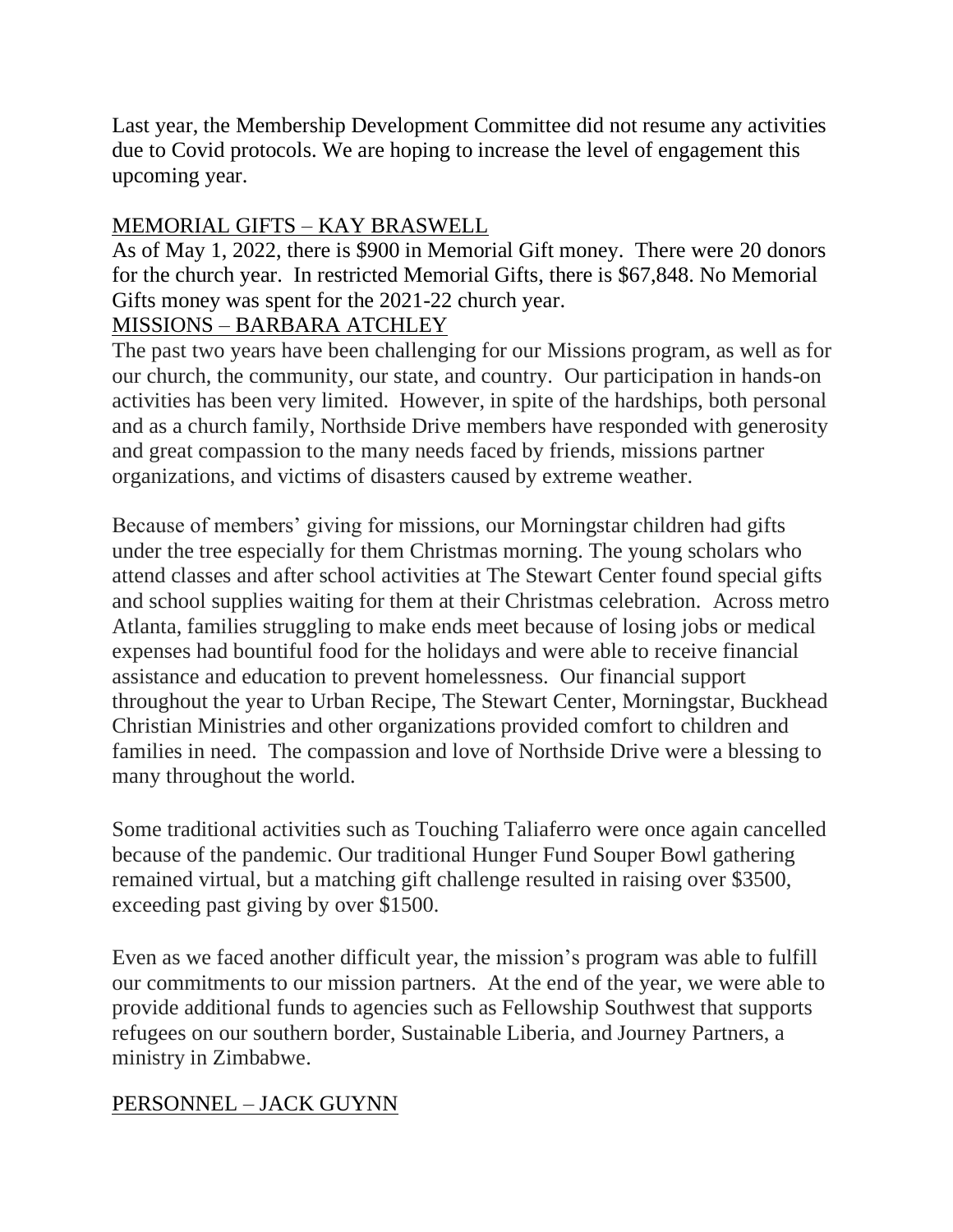The work of the Church's Personnel Committee during the year was dominated by various matters related to the Church's interim leadership staffing and Senior Pastor search.

The Committee was responsible for identifying and recruiting interim Senior Ministers to serve the congregation until a new permanent minister could be selected. A member of the church was also recruited to fill an interim Senior Administrator role to work closely with church staff during the interim period.

The Personnel Committee had the lead role in researching and developing a competitive compensation package for the Search Committee to use in negotiating with their lead candidate for the Senior Minister position. The Personnel Committee Chair was actively involved in the negotiations with the Minister candidate, and in the on-boarding process.

The Church's non-ministerial staff was stable during the year, but the Personnel Committee oversaw the important annual performance appraisal process as well as the development of the Personnel portion of the Church budget plus the adjustment and management of those personnel expenses during the year. This required considerable time to take account of the fluid and extended Minister search process.

#### WORSHIP/MUSIC – JIM HERMANCE

This year the Ministry Team focused on four primary matters.

First, the Ministry Team acknowledged that the Worship Service of the Church an important part of the identity of the Church and that even though Covid 19 had dramatically affected the Worship Service, it is important to reconstruct the Worship Service.

Second, reviewing and revising revised NDBC Wedding Guidelines presented to the Ministry Team by the Wedding Committee. The Ministry Team reviewed the revised NDBC Wedding Guidelines and approved of the revised NDBC Wedding Guidelines and recommended sending to the Church Council for approval.

Third, requesting that the Church Staff add back the parts of the NDBC Worship Service that had been removed from the Worship Service during the Covid 19 Pandemic. The Ministry Team strongly recommended to the Church Staff that the missing parts of the Worship Service be added back into the Worship Service as soon as the Church Staff determined that it was feasible to do so.